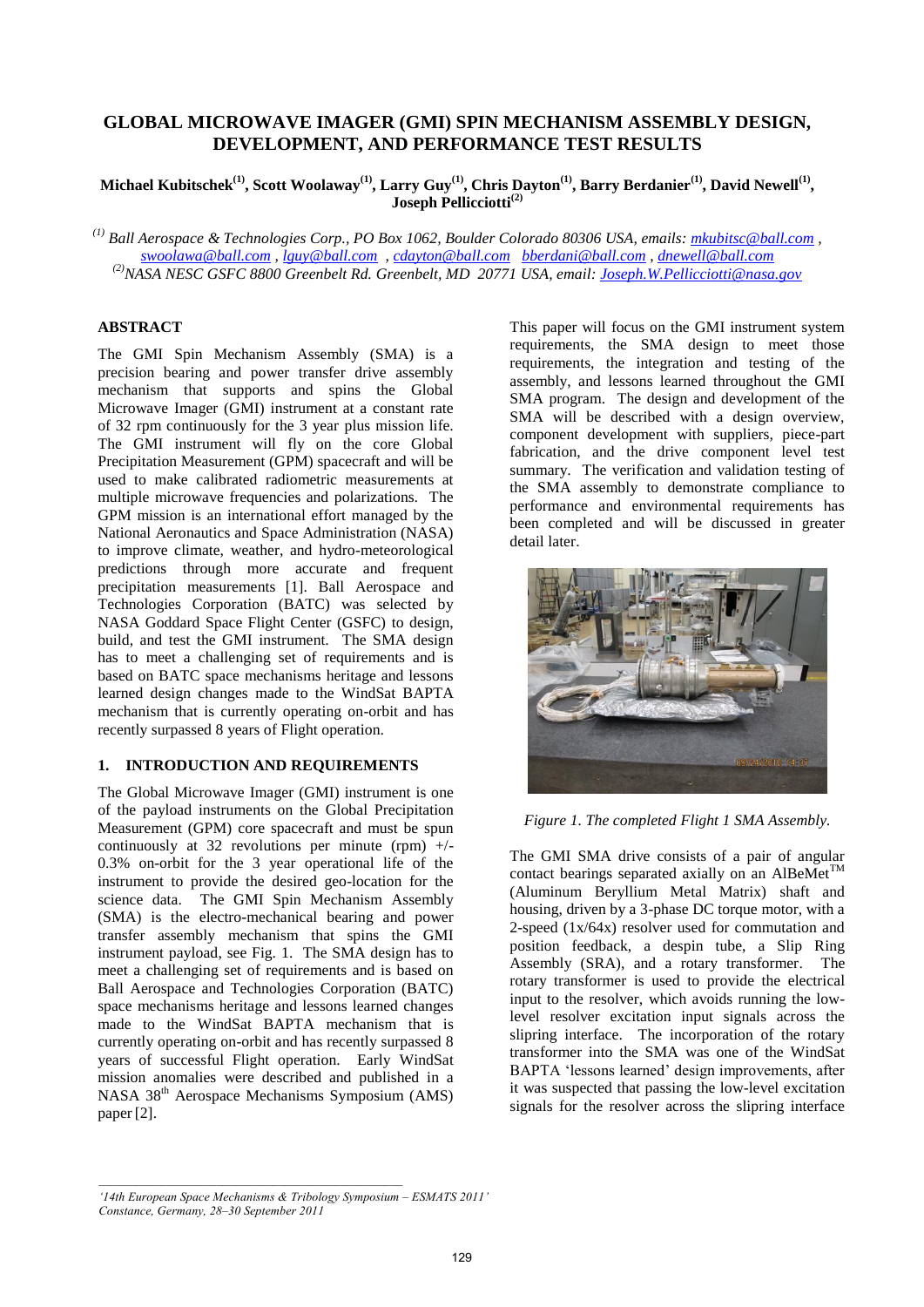was a potential source of, or contributor to, the WindSat on-orbit spin anomalies [2].

The SRA is mounted on the top of the SMA drive and provides an electro-mechanical interface to pass all of the GMI instrument electrical signals and power from the spun-side payload (RF receiver signals, power, telemetry, etc.) across the spinning interface to the stationary-side of the GMI instrument to the GPM spacecraft. The SRA consists of a preloaded angular contact bearing pair, gold-on-gold, double v-groove type brush to ring design, with a total of 124 electrical circuits (rings), and it is wet lubricated. A despin shaft with bellows coupling is used to provide the mechanical despin interface to the stationary upper instrument calibration assembly structure and provide a slight misalignment capability between the bearing pair in the SMA drive and the bearing pair in the SRA. Bearings, lubrication, and material choices will be discussed later in this paper along with the selection and sub-assembly level testing of the drive components. The completed SMA drive is approximately 8.6 inches in diameter by 24.15 inches long from the instrument interface base to the top of the SRA, See Fig. 2. A brief overview of the control system architecture and SMA drive electronics will also be described briefly later on in this paper.



*Figure 2. SMA Cross-section View.* 

The SMA Assembly has to meet all of the challenging and design-driving requirements, such as: instrument deployed stiffness and pointing accuracy, minimize weight, and carry launch loads, long life reliability for continuous operation on-orbit and ground operations, integration and test demands. Tab. 1 shows the list of the main requirements that drive the design of the SMA.

Early in the design and development of the GMI instrument it was recognized that there were several risks associated with the successful completion of the SMA. The highest risk identified was the intermittent on-orbit uncontrolled spin anomalies associated with the WindSat instrument [2]. All the recommendations from the WindSat anomaly investigation lessons learned and BAPTA build were incorporated into the design of the SMA. The list includes: specific electronic design changes, procurement of the SRA, and addition of a rotary transformer to avoid passing the resolver signals across the SRA. These along with other potential SMA risks were closely tracked through the duration of the SMA design, procurement, integration, and test program.

Several risk mitigation actions were undertaken to reduce the chance of unanticipated anomalies becoming significant schedule or flight issues, including: the early procurement and testing of Engineering Model Units (EMUs) for the SRA, rotary transformer and resolver drive set components, and motor control electronics. In addition, early assembly and extensive testing of the completed SMA before it was integrated into the GMI instrument proved to be a wise strategy and well<br>worth the investment. It provided the needed It provided the needed flexibility and time to identify and resolve issues before they could significantly impact the flight units, or worse, drive GMI instrument cost and schedule.

#### *Table 1. SMA Design Driving Requirements*

| <b>Requirement</b>                                                                                                                      | <b>Predicted</b><br><b>Performance</b>                      |
|-----------------------------------------------------------------------------------------------------------------------------------------|-------------------------------------------------------------|
| <b>Rotation Rate /Control</b><br>Rate shall be $32 + 7 - 0.3\%$ RPM<br>Range shall be $0 - 33$ RPM                                      | $32 \pm 0.3\%$ RPM<br>$0 - 33$ RPM                          |
| Spin axis<br>Align to base shall be $<$ 75 arcsec<br>Wobble shall be $<$ 30 arcsec 3 sigma                                              | 49.6 arcsec (RSS)<br>11.5 arcsec (RSS)                      |
| <b>Position Uncertainty</b><br>Tach pulses/rate control position<br>$accuracy \leq 60$ arcsec                                           | 44 arcsec (32 tach<br>pulses / rev)                         |
| <b>Stiffness</b><br>First mode $> 50$ Hz (in GMI assy)<br>Deployed First Mode > 6 Hz<br>De-spin torsion $> 7.6$ Hz                      | 60.8 Hz<br>$>$ 7.6 Hz<br>$> 7.8$ Hz                         |
| <b>Mass</b><br>20.4 kg maximum                                                                                                          | 20.29 kg                                                    |
| <b>Torque Margin</b><br>1.5x on known's, 2x on variables                                                                                | 0.222 MS                                                    |
| <b>Operating and Non Operating</b><br><b>Temperatures</b><br>On-orbit Op: $0$ to $+50C$<br>Survival: $-35$ to $+55C$                    | 10 to 15C Op                                                |
| <b>Design Life</b><br>38 months on-orbit op $+12$ months<br>$I&T + 2.4$ months op storage (2 yr @<br>10%); total life reqmt 52.4 months | 99.721% reliability<br>0.13 MS SMA lube<br>0.38 MS SRA lube |

It should also be noted here that the anomalies experienced by WindSat occurred relatively early in the on-orbit history of the satellite, an instrument and drive operational work-around was developed quickly for the instrument and drive so no significant observational time was lost. Very infrequent spin-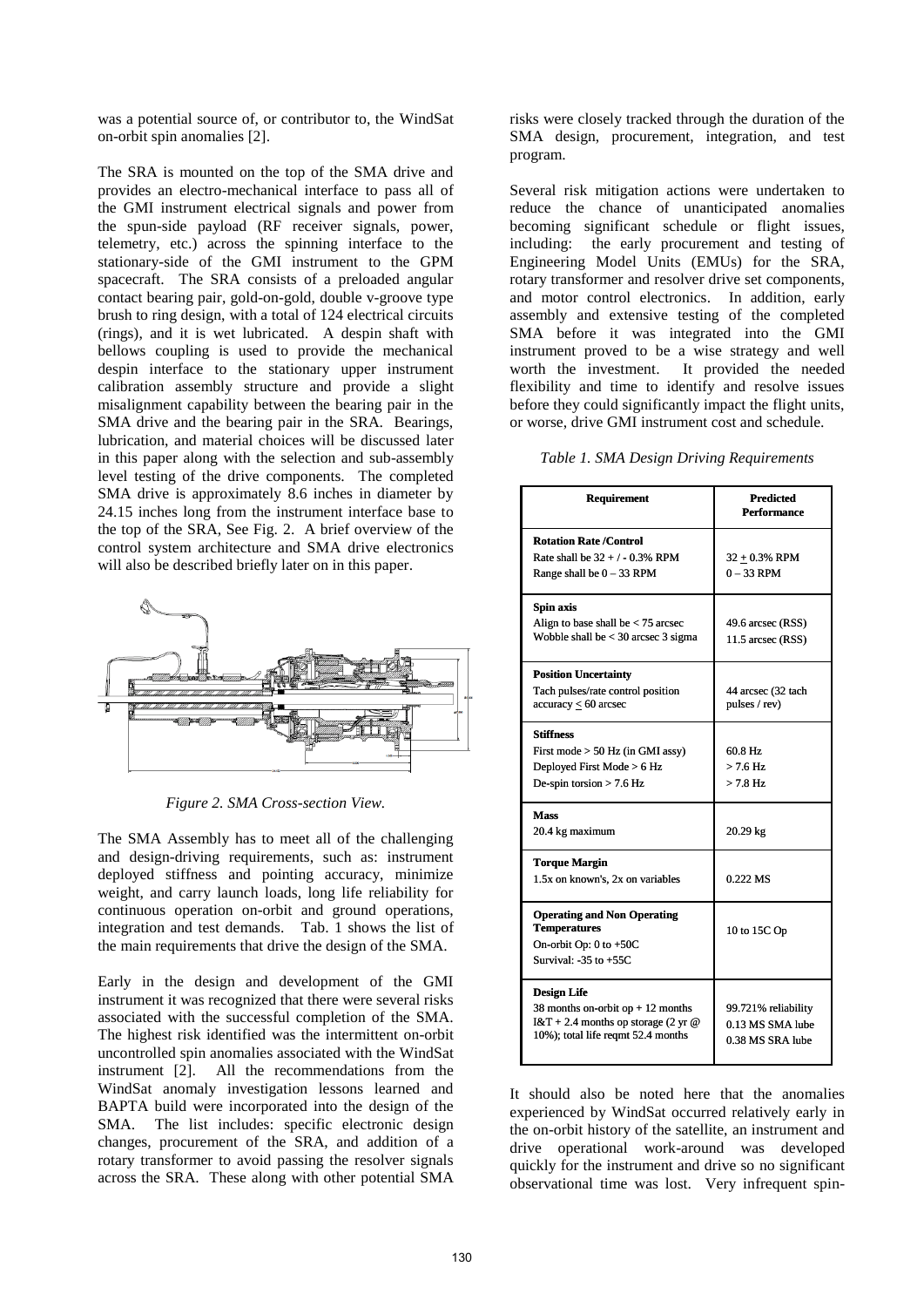downs (approximately 1-2x per year) have continued to occur, but the operational work-arounds developed were immediately employed and been successful. WindSat BAPTA has now recently surpassed 8 years of continuous on-orbit operation, without any additional anomalies in the past 18 months [2].

## **2. DESIGN DESCRIPTION AND DETAILS**

The SMA is a bearing and power transfer assembly originally based on past BATC space mechanisms design heritage and experience going back to the 1960s-70s with several spinning or spin-stabilized small satellites (i.e. The Orbiting Solar Observatory (OSO) 1– 7 satellite series, 1961-71). They were designed, built, and tested by the then Ball Brothers Research Corp. (BBRC), which is now BATC, and that have all had very successful on-orbit records. The DSCS II drive in the 1980s was the fundamental architecture for the WindSat BAPTA design and one of the DSCS II drives operated successfully on orbit at 30 rpm for over 23 years. The GMI SMA is based on the WindSat BAPTA design that BATC designed, built, tested, and delivered to U. S. Naval Research Laboratories (NRL) in 2001, for the WindSat instrument that is flying on the Coriolis mission.

Since the SMA design is based on so much past, and recent, successful BATC flight heritage, there was a very real priority given, and effort made, to keep the design of the GMI SMA as close as practical to the design of the WindSat BAPTA mechanism. The only changes made were to address the issues associated with, and the lessons learned incorporated from the WindSat BAPTA, or in a few exceptional instances, because the system level requirements for GMI were different and necessitated it. But every effort was made to design the other new elements of the GMI instrument around the design of the SMA, wherever sensible, to avoid impacting the flight heritage integrity of the SMA design.

The most significant change to the SMA design was the addition of a rotary transformer, the result of an effort to avoid passing the low level excitation and return signals of the resolver across the SRA interface. One of the findings of the WindSat anomaly investigation was that the resolver excitation signals, in particular, are somewhat susceptible to electrical signal noise which can occur occasionally during slipring operation resulting in electrical drops at the SRA brush to ring contacts under the right operational and environmental conditions [2].

If the resolver signals drop for a long enough period of time, the motor commutation can be severely affected, resulting in the loss of operational rate or position control resulting in a controlled spin-down. For this reason, the decision was made early on to alter the basic SMA configuration by adding a rotary transformer to the design. The addition of the rotary transformer added a significant amount of weight, approximately 2.0 kg, power, and some minor complexity to the control system electronics design but the trade decision was made that the added mass, power, and complexity was worth the risk mitigation that was gained by making this aspect of the design more robust.

All the other changes to the SMA design were primarily within the SRA. For instance, the SRA for BAPTA had 137 rings, whereas, for GMI the SRA needed to have 124 rings for all the GMI signals. The BAPTA SRA manufacturer acquired and combined with another supplier. Extensive time and effort was spent to recover the BAPTA SRA heritage design. That proved to be a much tougher task, as it turned out, than anyone anticipated. The basic design and production knowledge was essentially still there, but a few of the critical process details of exactly how to produce the product as desired, why it was important, and what the impacts were was lost, and had to be re-created, to meet the specification requirements of the design.

The most obvious challenge in the early SMA development was trading either adapting the drive to meet the GMI instrument interfaces and requirements, or alternatively, adapting the GMI interface (or derived requirements) so that the SMA design configuration would, or could be made to meet them without adversely affecting the functional and performance heritage of the drive or principle critical elements. One of the biggest of these One of the biggest of these challenges was converging on an instrument interface and load path for the GMI instrument that would be consistent with the load capacity and stiffness of the SMA bearings and drive configuration.



*Figure 3. Cross-section of the GMI Instrument Bay Structure (IBS) with the SMA installed.* 

Fig. 3 shows a cross-section of the primary structural elements of the SMA within the GMI instrument. A critical factor in the final configuration of the instrument architecture was the analytical determination that the GMI Instrument Bay Structure (IBS) would have to be restrained for launch in order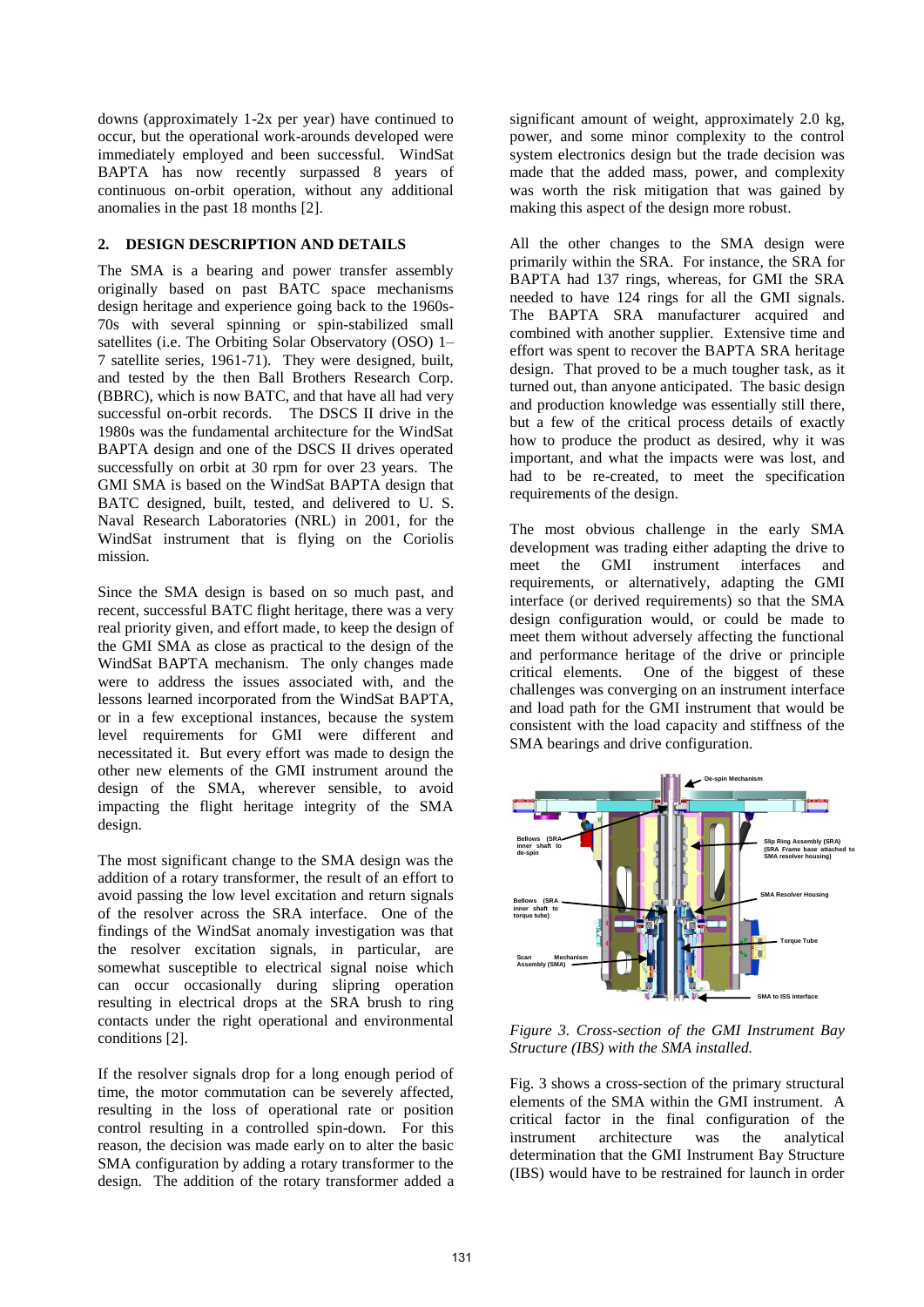for the SMA bearings and design to remain the same as the heritage drive. Substantial effort and care was taken in the IBS design and structural analysis to ensure that the load path from the IBS launch restraints, to the IBS structure, and transferred thru the SMA structure during launch were maintained to acceptable levels to meet adequate margins of safety with modeling and testing uncertainties.

The SMA drive design was also analyzed for adequate stiffness to meet the deployed frequency first mode requirement after the launch restraints and main reflector have deployed on orbit. Fig. 4 and Fig. 5 show the stowed and deployed structural analysis Finite Element Models (FEM) used for the stowed and deployed stiffness determination and the first modes, respectively.



*Figure 4. Finite Element (FEM) model of GMI instrument with SMA and launch restraints meets the first mode stowed frequency requirement (>50 Hz).* 



*Figure 5. FEM model of GMI Instrument with SMA shows design meets the first mode minimum deployed frequency requirement (>6 Hz) predicted on-orbit.* 

The electronic control system architecture was adopted and leveraged from the WindSat BAPTA electronics and software to perform the speed and position control tasks for GMI. The model includes an analog controller used to control SMA rate, a control plant that includes models of the motor (transfer function with current feedback loop) and disturbance torques, and feedback sensor that models position sensor with noise and velocity calculation via position differentiation. Further detail of the control system modeling and verification testing are beyond the scope of this paper.

## **3. COMPONENT, MATERIAL, AND LUBRICATION SELECTIONS**

The design-driving components for the SMA were, not surprisingly, the challenging procurements of the SRA, the resolver, rotary transformer, and the motor. However, since this design application requires such a long life (75million revolutions) and reliable performance over the entire life, the bearings, bellows, and lubrication are just as critical to the ultimate success of the drive. Fig. 6 shows a crosssection of the SMA.



*Figure 6. Cross-section of the SMA design with drive component labels.* 

As previously mentioned, the SRA is a heritage design procured from Moog Components Group (formerly Poly-Scientific and Electro-Tech Corp.). The SRA configuration consists of an angular contact bearing pair, a gold-on-gold, double v-groove type brush to ring design with a total of 124 electrical circuits (rings) that are wet lubricated. The SRA brushes are a solid gold alloy and each brush pair rides in the hard gold over soft gold double v-groove rings, see Fig. 7. This is a heritage design which dates back to DSCS II drive in 1980, and was similar to the WindSat BAPTA design with minor modifications. The PAO wet lubrication system is a BATC proprietary formulation and process [3] first demonstrated on the WindSat BAPTA SRA and will be life-tested in the GMI Life Test Unit (LTU) SRA discussed in section 5 of this paper.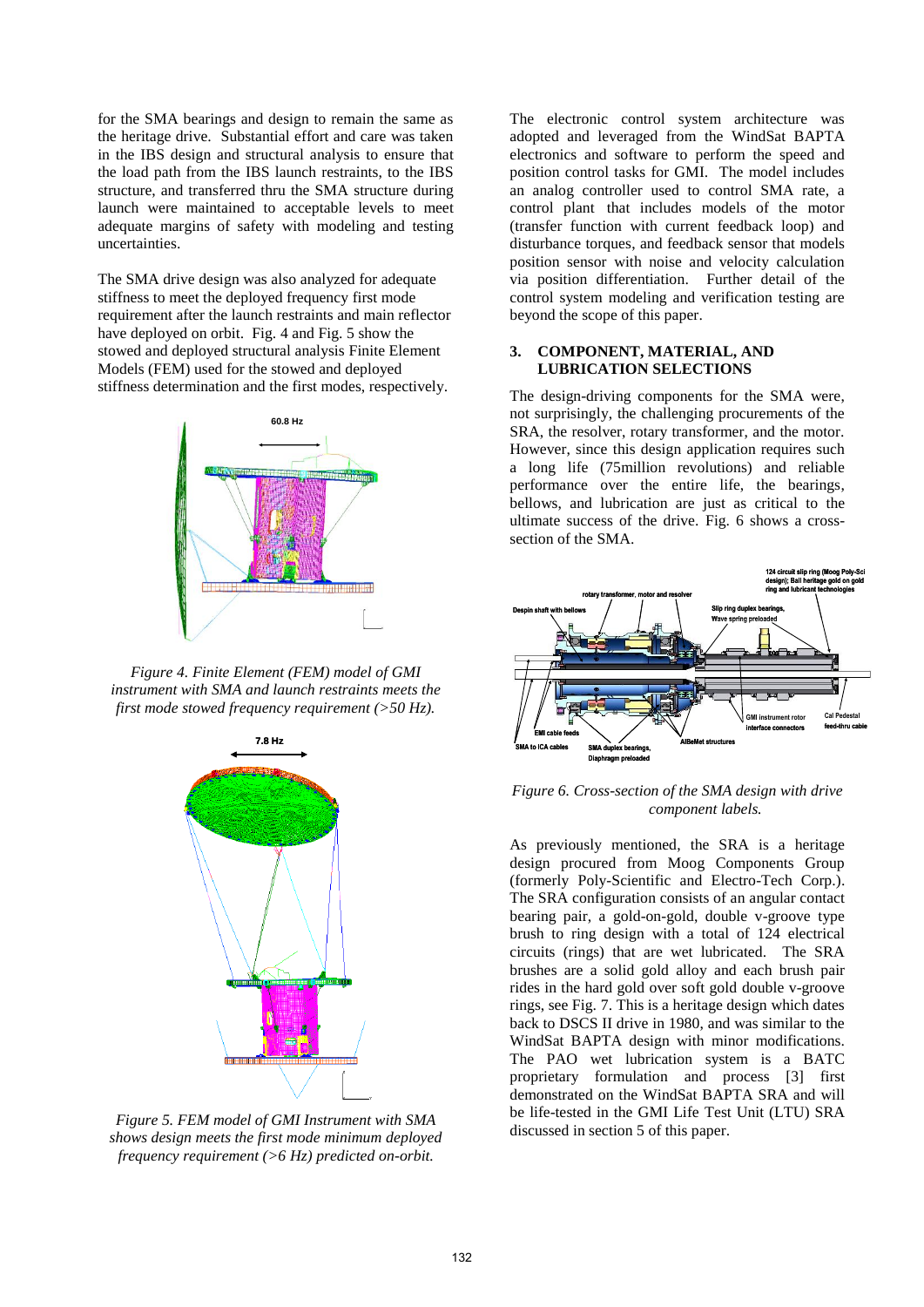

*Figure 7. Slip Ring Assembly (SRA) showing double gold brush pairs, double v-groove gold rings.* 

The primary drive and control components; motor, resolver, and rotary transformer were all procured from Axsys Technologies, now owned by General Dynamics AIS. The motor is an external rotor 3-phase brushless DC torque motor with a skewed and redundant winding design. The motor design parameters; Kt =  $320$  ozin/amp, cogging torque = 13 in-oz, peak torque =  $639$ oz-in (at 1.71 amps max. current), air gap=0.023 in, and weight  $= 7.02$  lbs near identical to the heritage motor used on WindSat BAPTA. See Fig. 8.



*Figure 8. BAPTA (not GMI) 3-Phase DC torque motor.* 

The resolver and rotary transformer were procured as matched sets with redundant units mounted on common hub and sleeve designs. The resolver design is the BAPTA heritage 2-speed (1x/64x) resolver used for commutation and position feedback. The combined resolver/rotary transformer set was specified to have a reduced 30 arcsec minimum accuracy (at room temperature) and a 6 arcsec maximum electrical zero shift over temperature  $(+/- 20^{\circ}C)$ , and a rotary transformer weight  $= 3.9$  lbs. The resolver mounting alignment requirement =  $0.0005$  in, air gap =  $0.016$  in, and resolver weight  $= 1.52$  lbs were all heritage designs too. See Fig. 9.

It is probably becoming clear that 'Flight Heritage Design' does not always mean it is truly 'flight' heritage. There is no such thing as 100% heritage based design; materials are altered, processes change, suppliers change, and requirements, or specific applications change loads, environments, or other critical conditions that may affect the design performance in sometimes dramatic ways.



*Figure 9. BAPTA 2-speed Resolver (1x/64x).* 

The main SMA drive consists of a pair of preloaded angular contact bearings separated axially on an  $AIBeMet^{TM}$  (Aluminum Beryllium Alloy Material) shaft and housing. The bearings are ABEC 7 (ABEC 5 balls), 52100 steel bearings procured from NSK Corp. (formerly manufactured by RHP, England) and is a heritage component except for a manufacturing change by the new vendor to improve the inner raceway curvature and dam height. These changes were modeled in the structural analysis and taken into account in the lubrication analysis that still shows a slightly positive margin of safety ( $MS = 0.02$ ) at End of Life (EOL) for the number of stress crossings and with the mean Hertzian contact stress of the 110 lb. preloaded bearings, which is acceptable. The bearings are precisely preloaded and 'snubbed' by means of a titanium diaphragm and snubber. Several axial deflection vs. force measurements were taken during assembly to confirm the correct preload and snubber gap were achieved in the assembly. The lubrication for the SMA main drive bearings is a Nye Synthetic Oil with Rheolube grease and is heritage BATC tribology elements [4].

The SMA primary structural housings and inner shaft elements were fabricated out of AlBeMet<sup>TM</sup> which contains 62% Beryllium and 38% Aluminum and was chosen because of the material properties; mainly for high specific stiffness and heat conduction, compared to other more common aerospace structural materials. However, because of the Beryllium content in this alloy, it does require special handling to prevent human exposure to any particles that could be generated from the parts.

Finally, it should be mentioned here that a despin shaft with bellows coupling is used to provide the mechanical 'despin' interface to the stationary upper instrument structure, calibration assembly, and to account for any minor misalignments between the bearing pair in the SMA main drive and the bearing pair in the SRA. There is also another preloaded angular contact pair that supports the Calibration Pedestal and the upper IBS structure, this bearing configuration is referred to as the Despin Mechanism in the GMI instrument. Those bearings are being life-tested as well but the design of that mechanism is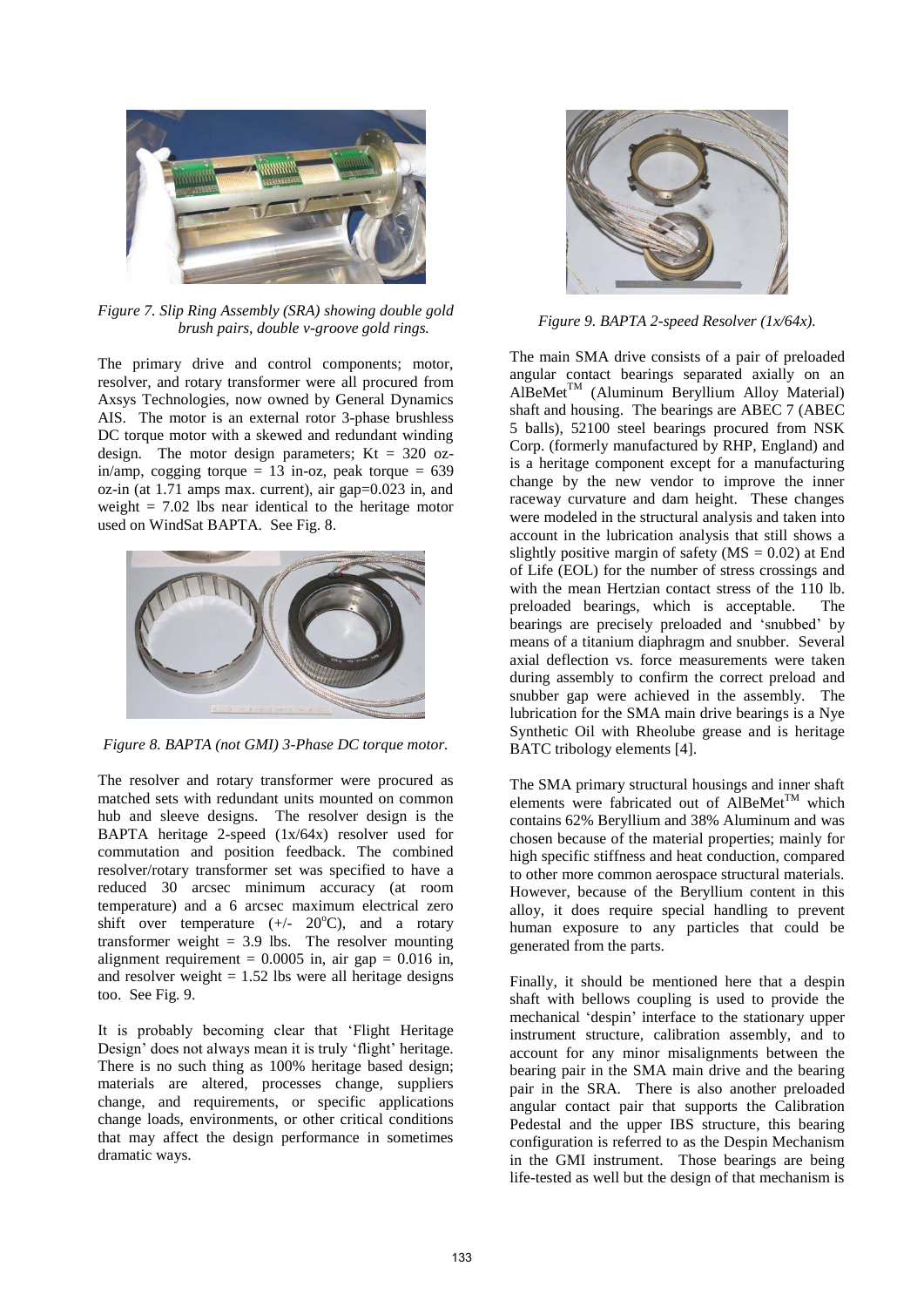not included or mentioned further in the discussions in this paper but similar issues and constraints apply. The bellows life test was a significant effort at Tara BelFab.

#### **4. INTEGRATION EXPERIENCEE, TEST SETUPS, AND TEST PLANNING**

The SMA drive successfully completed performance and environmental (thermal vacuum and EMI) acceptance testing in Nov. 2010, and met all of the sub-system requirements that were to be verified via test. The objective of this testing was risk reduction for verifying the critical functional and performance requirements early in the integration and test program, so that any issues found in the SMA integration with the electronics, performance or environmental testing could be addressed at the sub-system level, months before the SMA is integrated into the GMI instrument.

The test setups for performing the acceptance testing are briefly described here. The electronics integration, commutation offsets, initial spin testing, and baseline performance tests were all run in the clean room with the SMA mounted within the Inertial Test Fixture (ITF), See Fig. 10. The completed SMA is seen within the test fixture along with the circular instrument mass and inertia simulator plate mounted on the SMA. The square shaped torque tube plates around the SRA above the SMA are seen and are used to interface with the optical encoder, torque transducer, and brake during the torque margin and rate testing.



*Figure 10. SMA mounted in test fixture to prepare for acceptance test in the clean room.*

Once the ambient testing was successfully completed, the test setup was loaded into the Thermal Vacuum (TVAC) chamber and the article under test was taken thru one complete survival thermal cycle with 4 hour minimum dwells at each temperature extreme. Then all the acceptance tests were repeated in the TVAC at the operating temperature extremes, see Fig. 11.

## **5. PERFORMANCE TEST RESULTS**

The results of the acceptance testing of the SMA, including: measured rate control, position accuracy,

pointing alignment, wobble, and power dissipation over operating temperature ranges in vacuum is summarized in Tab. 2.



## *Figure 11. SMA mounted in inertial test fixture and loaded into chamber for TVAC Testing.*

The SMA torque margin was only tested in the cleanroom at ambient temperature but the drive current was monitored over temperature during operation. The torque margin can be calculated by knowing the motor constant Kt (which is essentially constant over temperature) and measuring the current at the operating temperature extremes. Then the change in current is due entirely to the change in bearing and SRA drag torque or the drive, within the measurement uncertainty of the torque transducer.

|  |  | Table 2. SMA Tested Performance vs. Requirements |
|--|--|--------------------------------------------------|
|  |  |                                                  |

| <b>Requirement</b>                                                                                                                        | <b>Measured / Tested</b><br><b>Performance</b>                                         |
|-------------------------------------------------------------------------------------------------------------------------------------------|----------------------------------------------------------------------------------------|
| <b>Rotation Rate /Control</b><br>Rate shall be $32 + / -0.3\%$ RPM<br>Range shall be $0 - 33$ RPM                                         | $32 + 0.1%$ RPM<br>$0 - 33$ RPM                                                        |
| Spin axis<br>Align to base shall be $<$ 75 arcsec<br>Wobble shall be $<$ 30 arcsec 3 sigma                                                | $<$ 15 arcsec (RSS)<br>$<$ 5 arcsec (RSS)                                              |
| <b>Position Uncertainty</b><br>Tach pulses/rate control position<br>$accuracy \leq 60$ arcsec                                             | 50 arcsec (32 tach pulses /<br>rev)                                                    |
| <b>Stiffness</b><br>First mode $> 50$ Hz (in GMI assy)<br>Deployed First Mode > 6 Hz<br>De-spin torsion $>$ 7.6 Hz                        | 60.8 Hz (GMI level test)<br>$>$ 7.6 Hz (GMI deploy test)<br>> 7.8 Hz (GMI deploy test) |
| Mass<br>20.4 kg maximum                                                                                                                   | 20.3 kg                                                                                |
| <b>Torque Margin</b><br>1.5x on known's, 2x on variables                                                                                  | 0.87 MS                                                                                |
| <b>Operating and Non Operating</b><br><b>Temperatures</b><br>On-orbit Op: $0$ to $+50C$<br>Survival: $-35$ to $+55C$                      | 10 to 15C Op                                                                           |
| <b>Design Life</b><br>38 months on-orbit op $+12$ months<br>$I & T + 2.4$ months op storage (2 yr @<br>10%); total life regmt 52.4 months | BAPTA 8 yrs. on-orbit to<br>date, SRA and SMA<br>Bearing<br>Life Tests Begun           |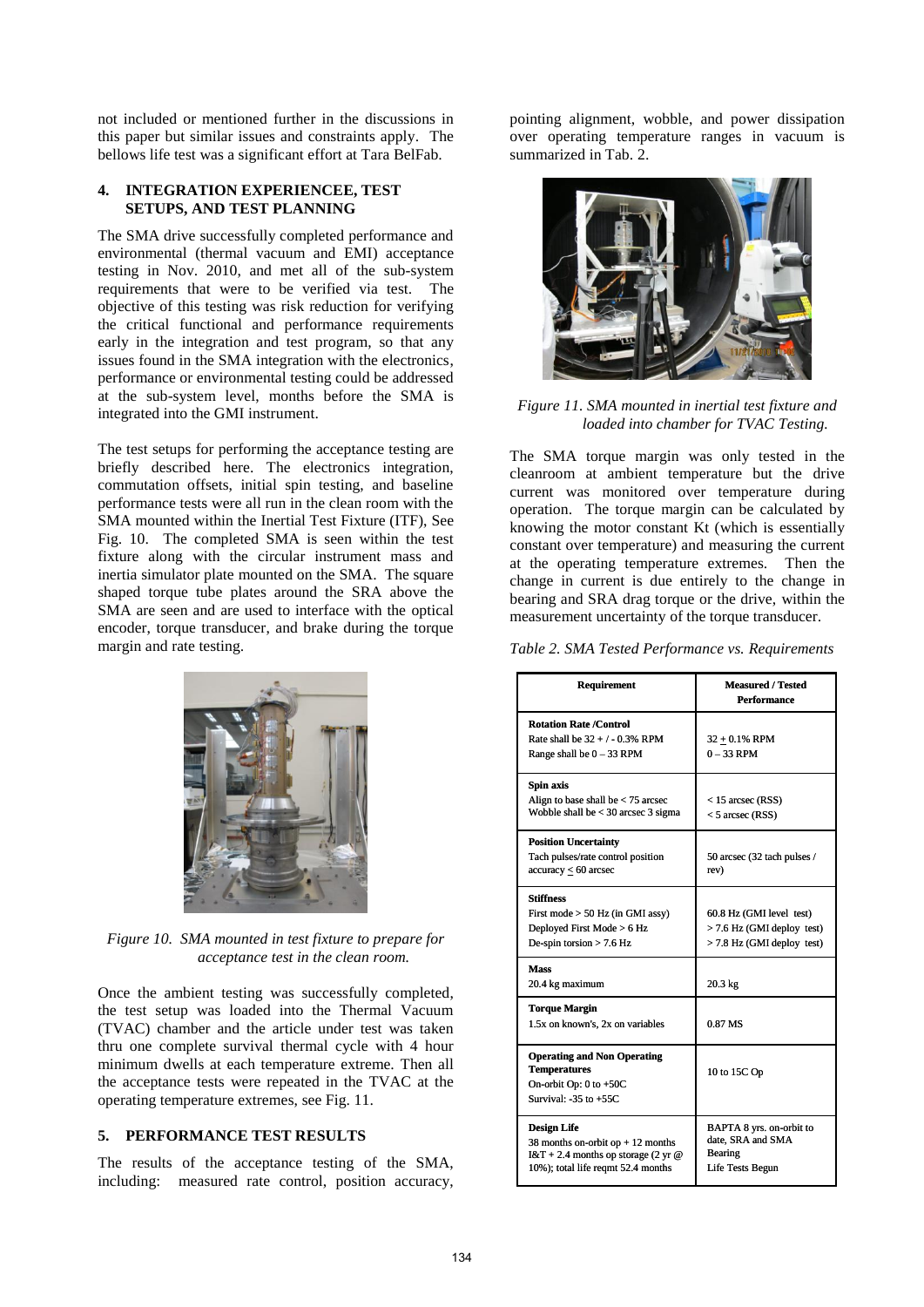The rate control was measured independently with an optical encoder and compared to the tachometer/ resolver feedback data. In this way, we measured and compared the rate control of the drive as commanded and the resultant rate, by performing an interpolation between any 2 points in the sample data set, and calculating the error between the encoder and the resolver information for rate and position. The rate control and position knowledge of the drive was very good and well within the specified required accuracy. See Tab. 2 for SMA test results.

Additionally, the SMA bearings and Slipring Assembly (SRA) have each begun a life-test program. The SMA bearings (3 preloaded bearing pairs) began testing Dec. 2010, see Fig. 12. To date, the bearings have completed a survival temperature cycle, followed by 30 days of ambient operation, then 8 operational temperature cycles (1 day each at operating temperature extremes each cycle), 60 days back at ambient, and 30 days at each temperature extreme, all under vacuum and rotating at 32 rpm. That is just over 3.5 million revolutions or 3.4% of the total 104 million cycles (1.25x Flight Model total life) test objective. The test articles and test setups all have been performing nominally for all the specified test conditions.



*Figure 12. SMA main bearings Life Test setup and preloaded bearing capsules (3 pairs).* 

*.*



*Figure 13. SRA life test Setup with the SRA Life-Test Unit (LTU) inside a small chamber ready for TVAC test.* 

The Fig. 14 shows the average bearing temperature, total bearing torque, and torque measured going into the life test assembly over the revolutions completed to date [5].



*Figure 14. SMA main bearings life test temperature, bearing torque baseline over temperature, and total number of revolutions completed.* 

The SRA has been configured in a vacuum and temperature controlled (TVAC) setup, see Fig. 13, and has just begun a life test in May 2011. This SRA assembly will also see one month of ambient operation, then one survival temperature cycle with 8 hour minimum dwells at the temperature extremes, followed by 8 thermal cycles to the operating temperature extremes (1 day dwell duration at each extreme) while rotating, and then 1 month at each temperature extreme before returning to 60 days running at ambient temperature before repeating.

The temperature profile and durations were designed to give roughly 80% of the revolutions at the on-orbit predicted temperature (essentially room temperature, in this case), 10% of the cycles at hot operating, and 10% of the cycles at cold operating by the EOL of the Life Test. It was also found to be very important to monitor and control the temperature gradient across the bearings and rotating to spinning elements in both the bearings and SRA life test units under test. The Life Tests are expected to run continuously for the next 5 years and accumulate approximately 104 million cycles or revolutions on each test article. It is possible that the Life Test may be extended beyond the projected life if the life test is successfully completed, in order to gain qualified Life Test data for similar longer life missions.

## **6. CONCLUSIONS AND FUTURE WORK**

The SMA has now been integrated into the GMI instrument assembly, will continue through the rest of the instrument final integration, and will be completing instrument-level performance and environmental testing including vibration testing, see